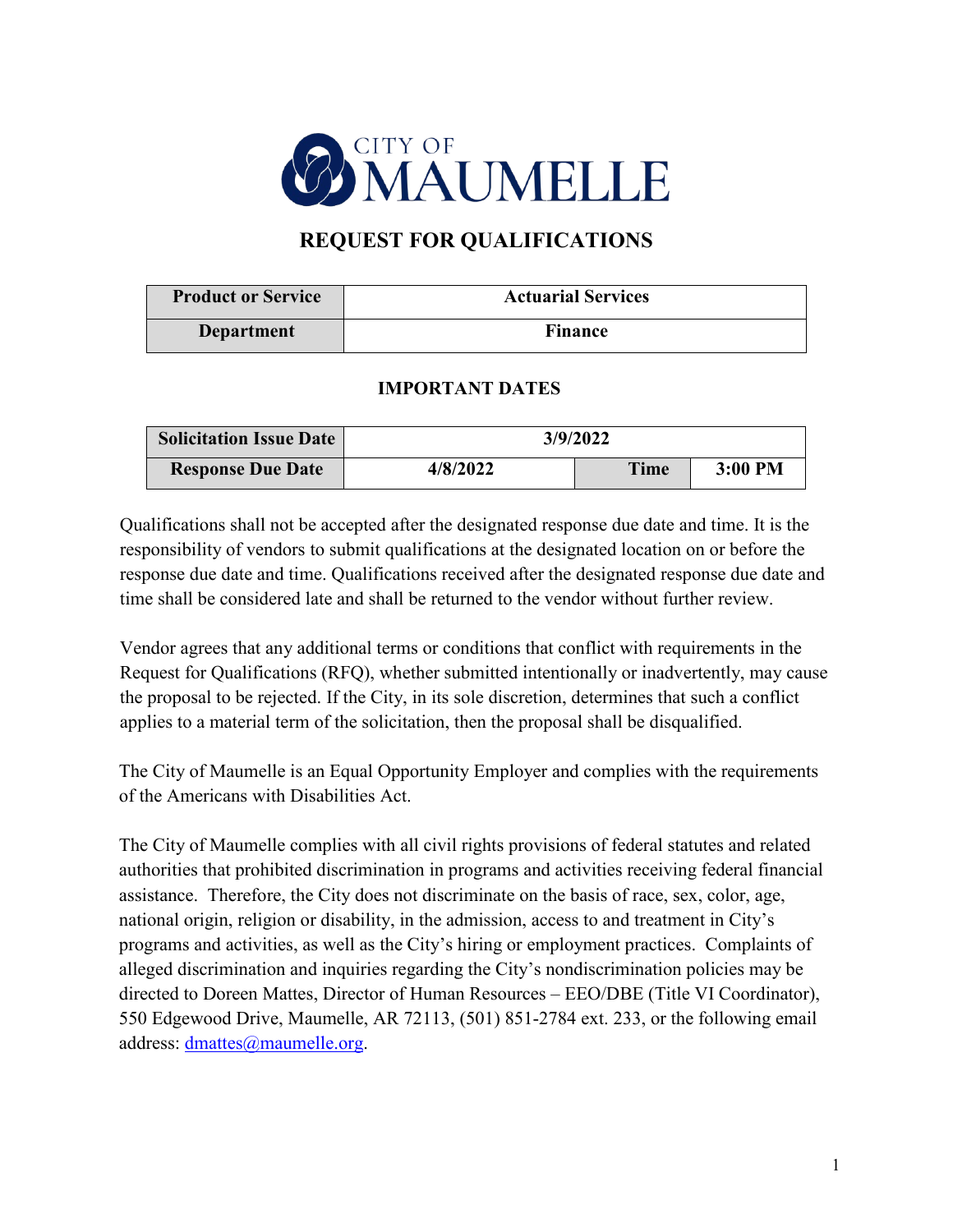## **1. Brief Description**

The City is seeking qualified Actuaries (Actuary) to perform professional actuarial services for the City of Maumelle's Elected Official Pension plan for the Fiscal Years ending December 31, 2020, December 31, 2022 & December 31, 2024. The Actuary will need to prepare the actuarial valuation for the City's Elected Official pension plan and provide the associated information required to comply with the Governmental Accounting Standards Board (GASB) Statements 67 & 68.

# **2. Definitions**

- 2.1 The City has made every effort to use industry-accepted terminology in this Document and will further clarify any point or item in question as indicated in the Questions and Clarifications section.
- 2.2 Acronyms
	- A. GASB Governmental Accounting Standards Board. The Governmental Accounting Standards Board (GASB) is an independent, private-sector organization that develops and issues accounting and financial reporting standards for U.S. state and local government.
	- B. ACFR Annual Comprehensive Financial Report An Annual Comprehensive Financial Report is a set of U.S. government financial statements comprising the financial report of a state, municipal or other governmental entity that complies with the accounting requirements promulgated by GASB.

# **3. Scope of Services**

3.1 Goal

The awarded vendor will provide precise valuation and reports on an agreed upon timeline that meet the generally accepted actuarial standards of practice promulgated by the Actuarial Standards Board.

- 3.2 Terms of Award
	- A. The term of the contract shall be for three (3) fiscal years. The 2020 actuarial report will be completed by May 31, 2022. The actuarial evaluation should be completed every two years by March  $31<sup>st</sup>$  (90 days) following the fiscal year end (December 31, 2022 & December 31, 2024)
	- B. Upon mutual agreement the contract may be extended for two (2) additional fiscal year terms or a portion thereof.

# 3.3 Problem Description

The City is required to present the appropriate assumptions and schedules in its financial statements as required by GASB  $67 & 68$ . The actuarial valuation must be performed at least every two years to comply with GASB 67 & 68.

- 3.4 Description of the Reporting Entity
	- The City of Maumelle was incorporated on June 20, 1985, as a political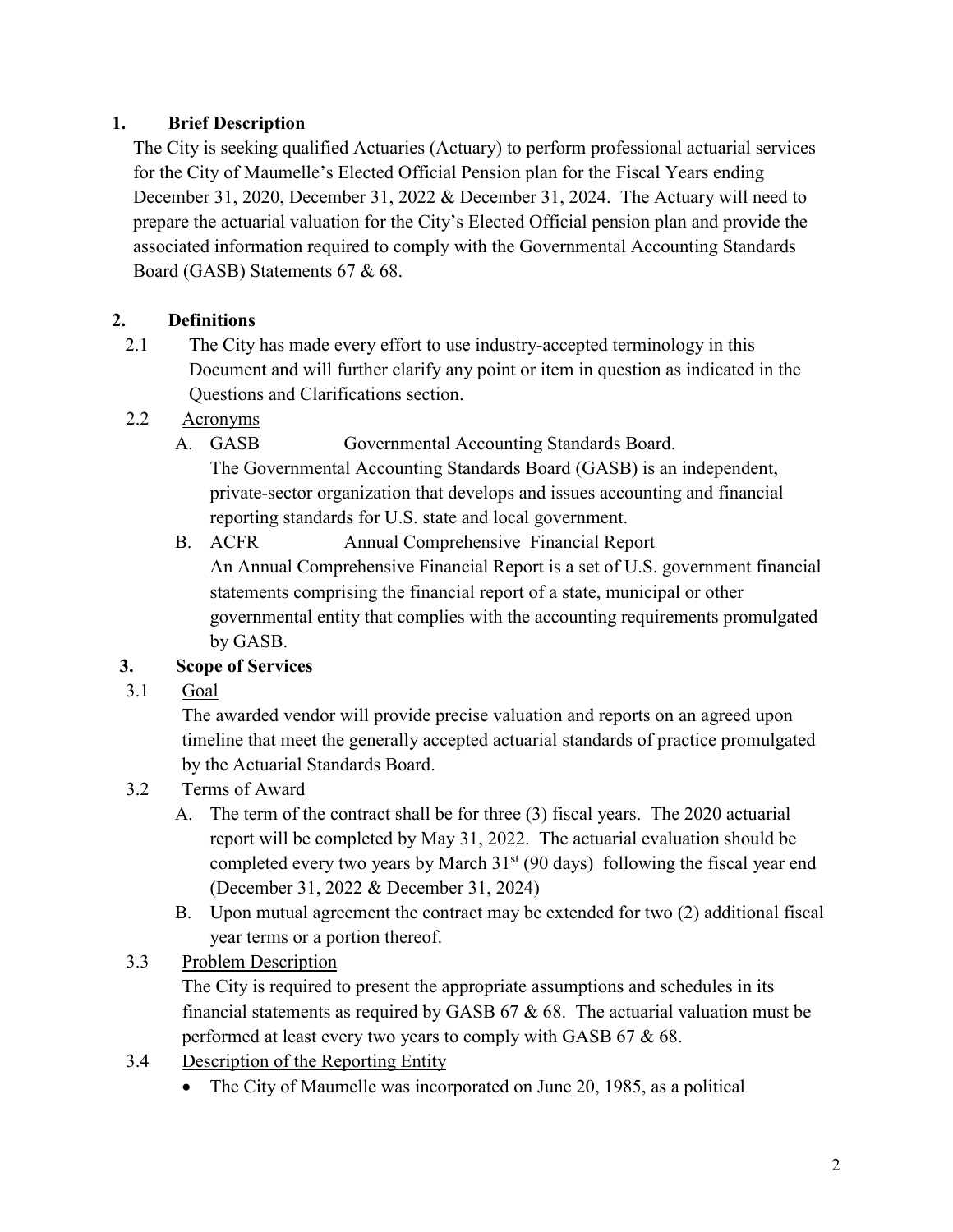subdivision of the State of Arkansas and is located in the central part of the state.

- Maumelle currently occupies 12 square miles of land bordering the Arkansas River and serves an estimated population of 19,251.
- The City of Maumelle is formed in the Mayor-Council form of government. Policymaking and legislative authority are vested in a governing body consisting of the Mayor and eight City Council Members. The Mayor is elected by the city, at large, for a term of four years. The Council members are elected by the city in wards for staggering four year terms.
- The City of Maumelle's Elected Official Defined Benefit Pension Plan covers the City Clerk-Treasurer per A.C.A. 14-12-121 and the Mayor per A.C.A. 24-12-123.
- The most recent valuation completed for the plan year ending December 31, 2018 only included the City Clerk/Treasurer and was prepared using GASB 25 & 27.
- Historical copies of the City's annual Financial Statements are located on the City's website at<https://www.maumelle.org/Archive.aspx?AMID=36>

# 3.5 Outcomes Desired

- A. To issue the City's Elected Official Actuarial Valuation within 90 days of fiscal/plan year-end every two years, to aide in the timely and accurate completion of the Annual Comprehensive Financial Report (ACFR).
- B. The Actuary must perform valuations that are generally accepted actuarial standards of practice promulgated by the Actuarial Standards Board and based on the actuarial assumptions and methods prescribed by the most recent and applicable GASB statements. The GASB sets reporting standards for the preparation of financial reports for state and local governments.
- C. The Actuary shall provide the City with an actuarial valuation and the information needed to present the appropriate assumptions and schedules in its financial statements as required by GASB 67 & 68.

### 3.6 Minimum Qualifications

- A. The firm must be a professional actuarial service firm that provides actuarial valuation, experience study, actuarial audit, and pension consulting services ("Services") to public pension plans. For the purpose of this RFQ public pension plan refers only to defined benefit plans.
- B. The firm must have been in existence as a business entity performing such Services for a minimum of ten years.
- C. The firm must have all necessary permits and licenses. Liability insurance must be in full force at the time the Offer is submitted and throughout the term of the Agreement.
- D. Within the past three years, the firm must have had a minimum of three public pension clients who engaged the firm for such services as valuation assignments, experience analysis and/or actuarial audit assignments.
- E. A Primary Actuary means any actuary that is designated as the contact and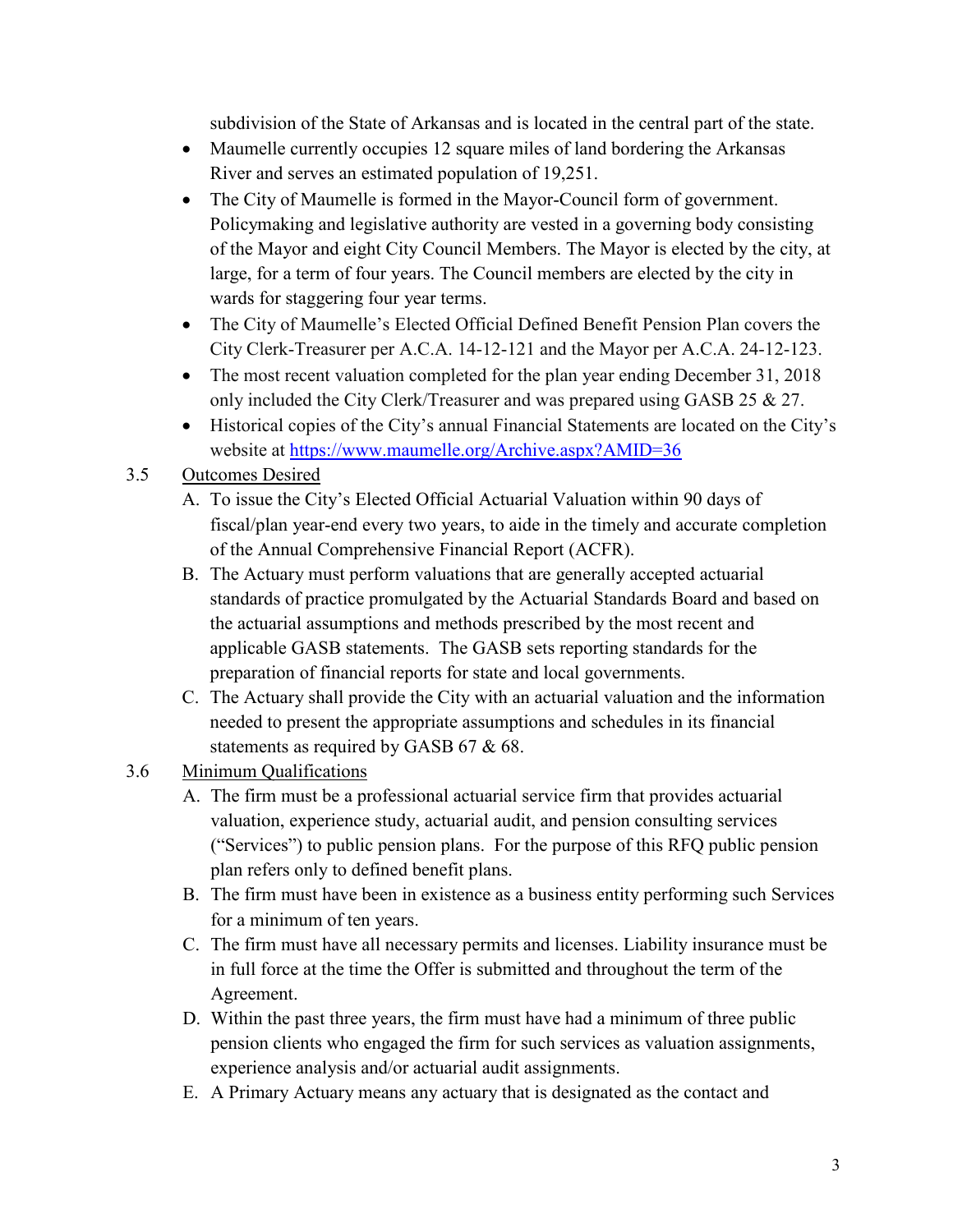approver of all work related to this agreement. The Primary Actuary must provide direct supervision over all services provided and be an employee of the firm regularly engaged in the business of providing actuarial services.

- F. The Primary Actuary performing the work must be a Fellow of the Society of Actuaries or a member of the American Academy of Actuaries.
- G. The Primary Actuary performing the Services under the Agreement must have a minimum of ten years of experience as an actuary providing pension consulting services, experience analysis, valuation assignments, and actuarial audit assignments for public retirement systems.
- H. Supporting Actuary means any actuary working under the direction of the Primary Actuary. Any Supporting Actuary assigned to perform Services under this Agreement must be either a Fellow, enrolled, or have five years of actuarial consulting experience with defined benefit plans.
- 3.7 Minimum Requirements
- 3.8 Additional Assurances
	- A. The Actuary must ensure compliance with GASB 67/68.
	- B. Information shall include, but not be limited to:
		- a. Actuarial present value of the total projected benefits.
		- b. Actuarial accrued liability.
		- c. OPEB assets both market value and actuarial value (if applicable)
		- d. Unfunded actuarial accrued liability
		- e. Normal cost
		- f. Annual required contributions as a dollar amount and a percentage of related payroll.
		- g. Annual OPEB costs
		- h. Net OPOEB obligation
		- i. Implied subsidy
		- j. Funding projections (10 years)
		- k. Summary of data used for the valuation
		- l. Summary of actuarial methods and assumptions
		- m. Summary of upcoming OPEB and issues
		- n. Detailed participant statistics
		- o. Projection of contributions and benefit payments (10 years)
		- p. Additional information needed for the City to prepare the necessary notes to the financial statements to be included in the City's audited financial statements including, but not limited to, notes and required supplementary information.
	- C. The Actuary shall provide all documents and information (including the actuarial certification, funding policy certification and valuation information) required along with a certified final valuation results outline.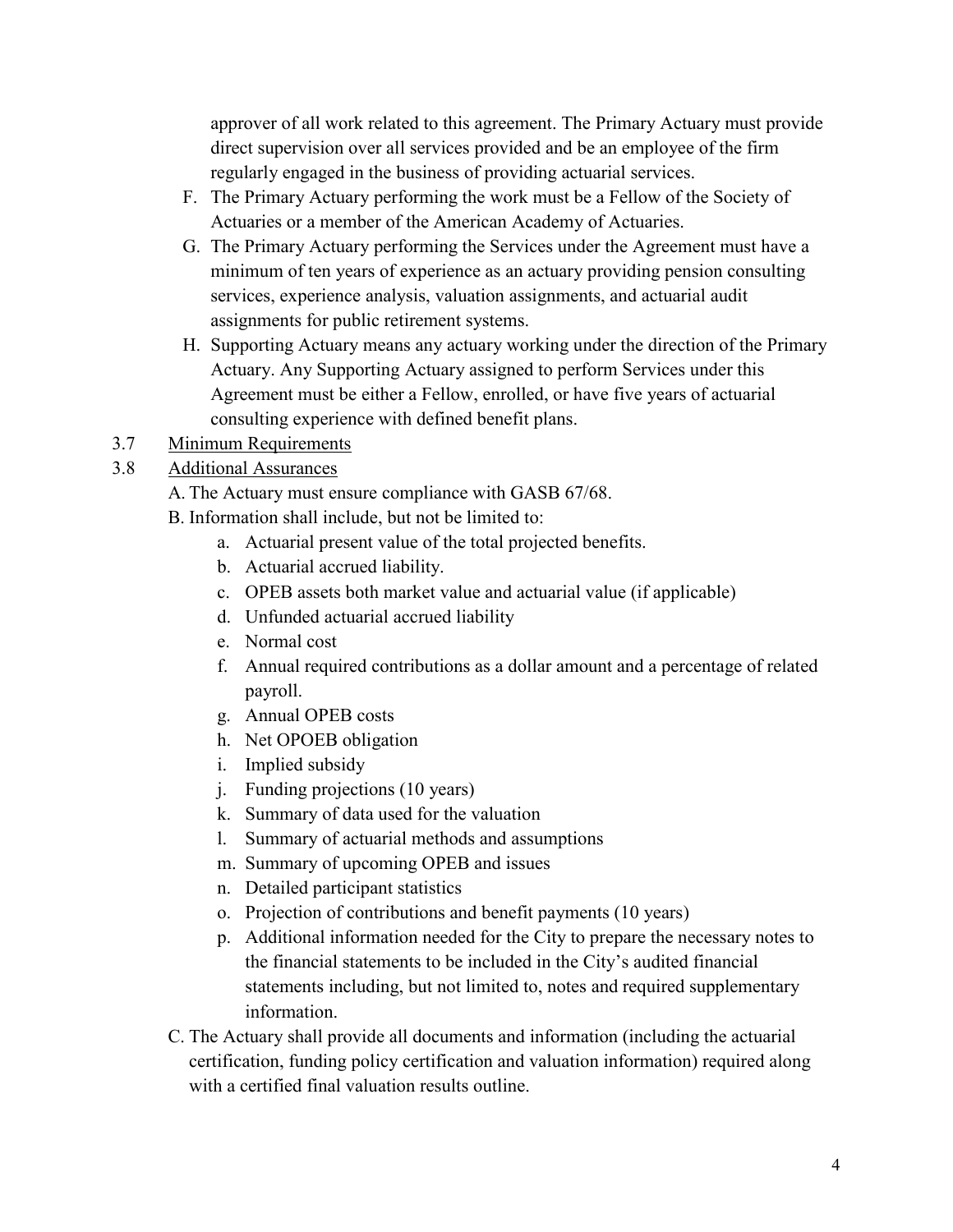- D. The Actuary shall meet with the City (and its auditors if necessary) to discuss and review the report.
- E. The Actuary must assist in implementing any new GASB statement and other financial pronouncements related to OPEB and provide ongoing professional consultation.
- F. The December 31, 2020 actuarial valuation must be provided by May 31, 2022.
- G. The bi-annual reports for subsequent years must be provide by March  $31<sup>st</sup>$  each applicable year.
- H. The Actuary shall respond to the reasonable inquiries of successor Actuaries and allow successor Actuaries to review working papers relating to matters of continuing GASB and accounting significance.
- I. The City shall be free to publish the valuations and reports as they see fit without obtaining prior permission from the Actuary as long as they are not used in a potentially misleading manner and no material subsequent event has occurred which might render the valuation and reports potentially misleading
- 3.9 Additional Assurances
	- A. All books, working papers, records, and other documents related to this contract will be retained for 10 years after final payment is received under the contract or as required by Government Auditing Standards, whichever period is longer.
	- B. All work will be conducted in accordance with Actuarial Standards of Practice issued by the Actuarial Standards Board.
	- C. The City of Maumelle or its designee(s) shall have complete and unrestricted access to any written reports, working papers, electronic data, documentation of charges under the contract, or other information prepared in association with performances under the contract. These items will be made available at City Hall upon request.
	- D. The proposer will coordinate with the City to reduce audit work whenever possible.
	- E. The proposer will not assert any rights at common law or in equity or establish any claim to statutory copyright on any material or information developed under this contract.
	- F. Neither the proposer nor its principals are presently debarred, suspended, proposed for debarment; declared ineligible; or voluntarily excluded from participation in the proposed engagement by any federal department or agency.
	- G. All terms and conditions listed in the proposal will be met.
	- H. The proposer has not given or proposed to give, nor does it intend to give at any time hereafter, any economic opportunity, future employment, gift, loan, gratuity, special discount, trip, favor, or service to a public servant in connection with the submitted proposal.
	- I. The proposer has not received compensation for participation in the preparation of the specifications for this proposal.
	- J.The proposer shall defend, indemnify, and hold harmless the City of Maumelle and all of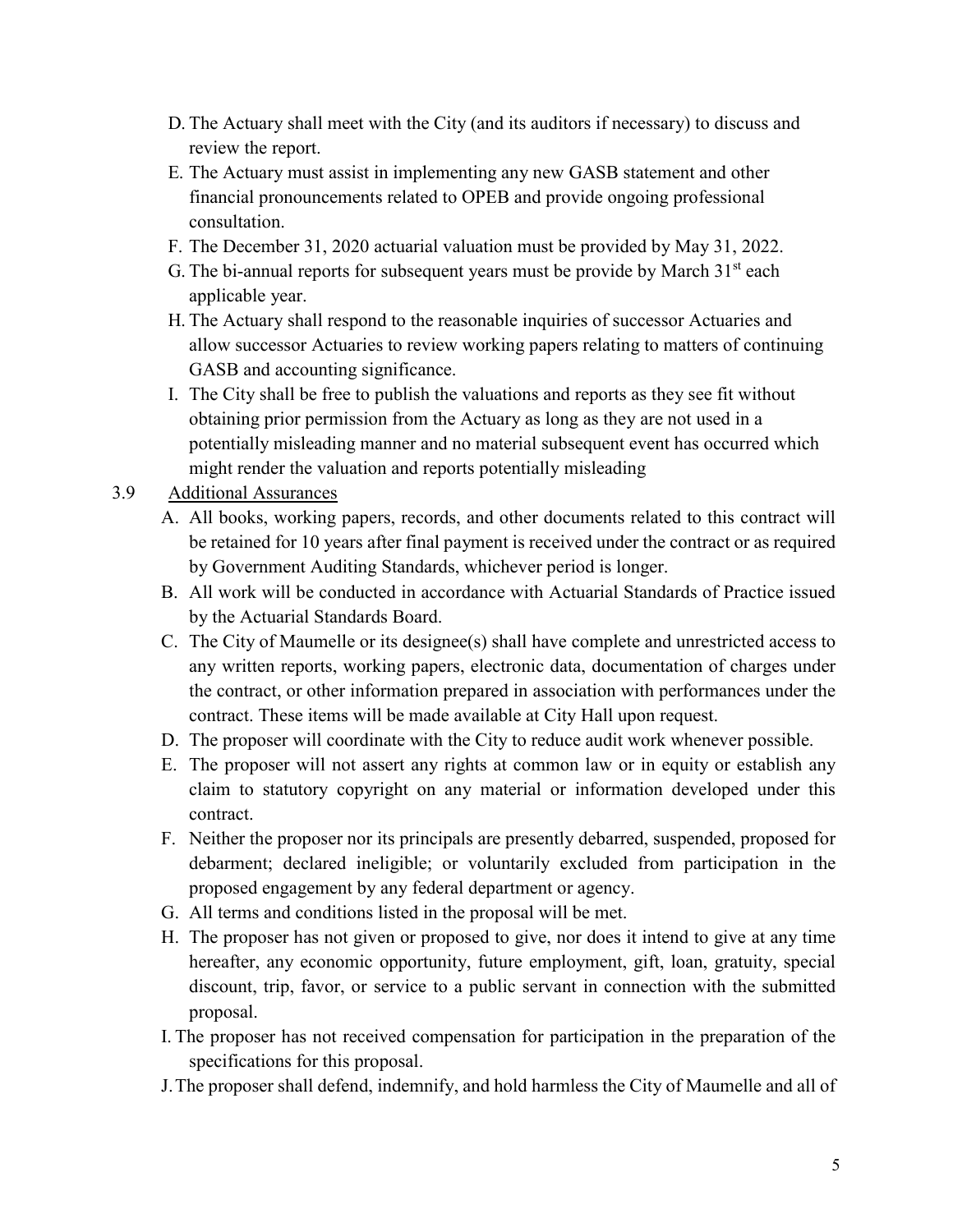its officers, agents, and employees from and against all claims, actions, suits, demands, proceedings, costs, damages, or liabilities, arising out of, connected with, or resulting from any acts or omissions of the proposer or any agent, employee, or subcontractor rendering performance under the contract.

- K. The proposer will provide the City with a minimum of three working days advance notice and invitation to attend all meetings with the audited entities and their actuaries.
- L. The proposer will provide the City, status briefings and/or written reports as reasonably required by the City during the term of contract that specifically identify the work accomplished and any preliminary findings and recommendations developed during the reporting period.
- M. Any revisions to the detailed plan of work submitted by the selected proposer must be approved in writing by the City
- N. The proposer does not have any threats to objectivity.
- O. The proposer has disclosed any disciplinary actions imposed by regulatory bodies in the five-year period preceding the submission of the proposal.
- P. The proposer has the financial and staffing resources to perform the work under the contract.
- Q. During the project, the substitution of key personnel is subject to the approval of the City.
- R. The contractor will provide written assurance that all persons performing work pursuant to this agreement are eligible to work in the United States.

### **4. Selection of Vendor**

All responses will be scored on their technical proposals (qualifications in this case). Pricing information shall not be included in the technical proposals. Evaluation will be based on the overall responsiveness to the RFQ requirements and the references provided.

### 4.1 Proposal Elements

- A. The Proposal should outline the vendor's qualifications and proposed plan for addressing the requested service(s).
- B. Proposals should specifically address each of the elements listed below.
- C. Vendors should present their proposal in the same sequence and with the same numbering scheme and headings shown in this section.
- D. If the vendor believes that a subject has been adequately addressed in another part of the Technical Proposal, then a cross-reference to the appropriate part of the narrative shall be provided.
- E. Pricing information shall not be included in the Proposal.
	- a. Pricing information is defined as statements including, but not limited to the following:
		- a. "At no additional cost"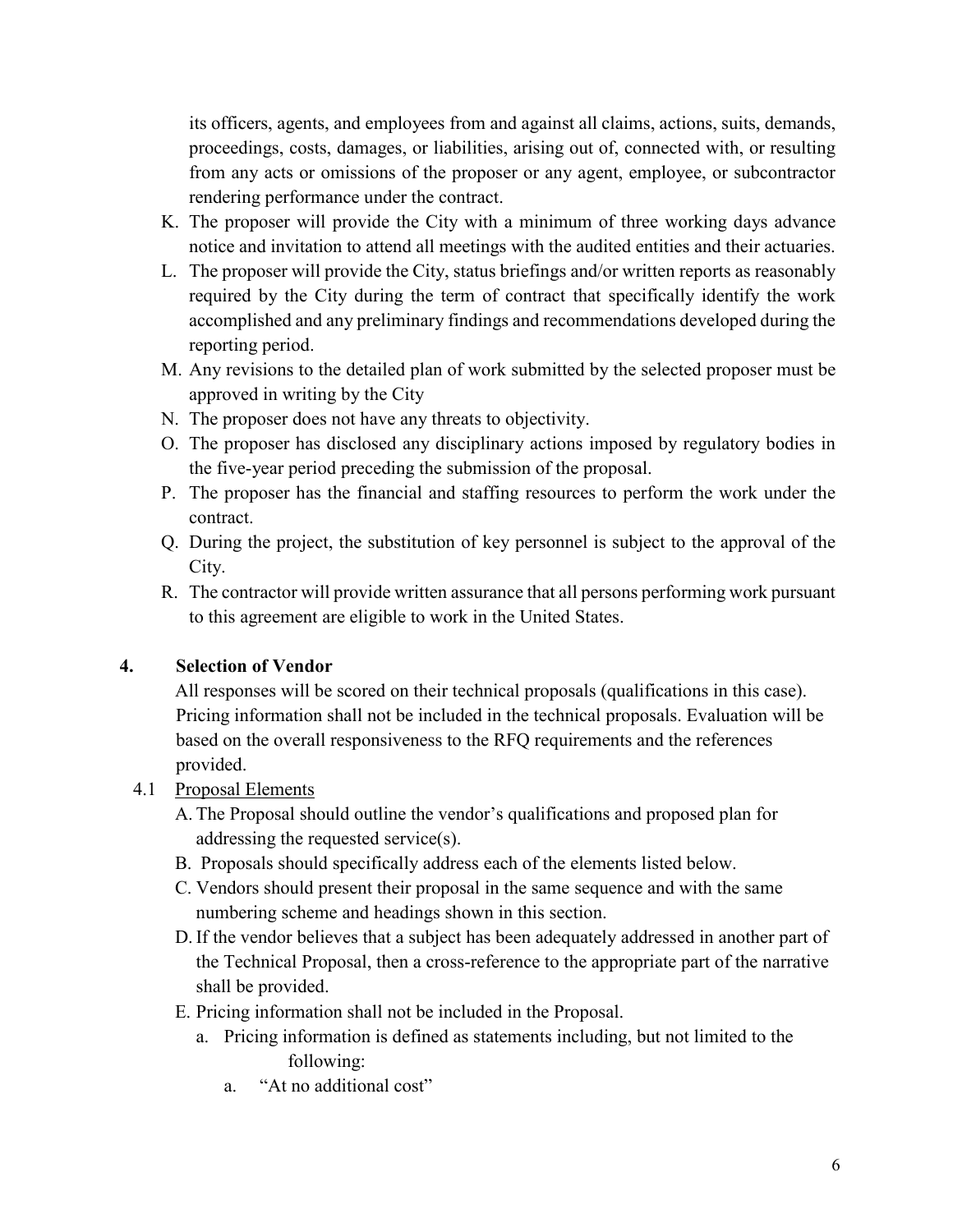- b. "Free of charge"
- c. "For an additional fee"
- b. Failure to follow this guideline in any manner shall result in disqualification of the proposal.

#### **Proposer Identifying Information**

Please provide the name of the legal entity submitting the proposal by providing the name of its principal office or headquarters. Provide the address of the office(s) from which the professional services will be managed. The proposal must include the name, title, address, e-mail address, and telephone number of the following personnel:

- a. The person authorized to answer questions concerning the proposal and to negotiate the terms of a contract. The proposal should state that this person will be available and accessible to the CITY or its designee(s) throughout the period of contract negotiations.
- b. The person authorized to execute the contract on behalf of the proposer, with specific reference to any documents necessary to evidence such authority (e.g., articles of incorporation, bylaws, partnership agreement, etc.).

The proposal must identify proposed subcontractor(s), if any, and clearly outline the work to be performed by such subcontractor(s). An official of each proposed subcontractor must sign, and include as part of the response to the RFQ, a statement to the effect that the subcontractor has read and agrees to abide by the proposer's obligations. The proposal should provide that the proposer understands and agrees that the CITY will look solely to the proposer for performance of the contract and that the proposer agrees to indemnify the CITY and hold the CITY harmless from any claim asserted by or against the proposer's subcontractors in connection with this engagement.

### **Executive Summary**

The proposer must provide an executive summary of its proposal that consists of a brief narrative overview of the services proposed. The executive summary also should identify any services to be provided that are beyond those specifically requested. If the proposer proposes to provide services that do not meet the specific requirements of this RFQ, but in the opinion of the proposer are equivalent or superior to those specifically requested, any such differences must be expressly noted. \*\*However, the proposer should recognize that a proposal that does not respond to the specific services requested maybe subject to disqualification.\*\*

### **Engagement Personnel, Qualifications and Experience**

The proposal must identify the person who will have responsibility for management of the professional services. The proposal should state that this person will be available and accessible to the City or its designee(s) throughout the period of the contract.

The proposal shall list all personnel at the management and supervisory level whom the proposer proposes to use in providing the professional services, including subcontractors. The list should identify such personnel by name, title, role, expected level of participation, and expected location of participation (proposer offices, agency offices, etc.).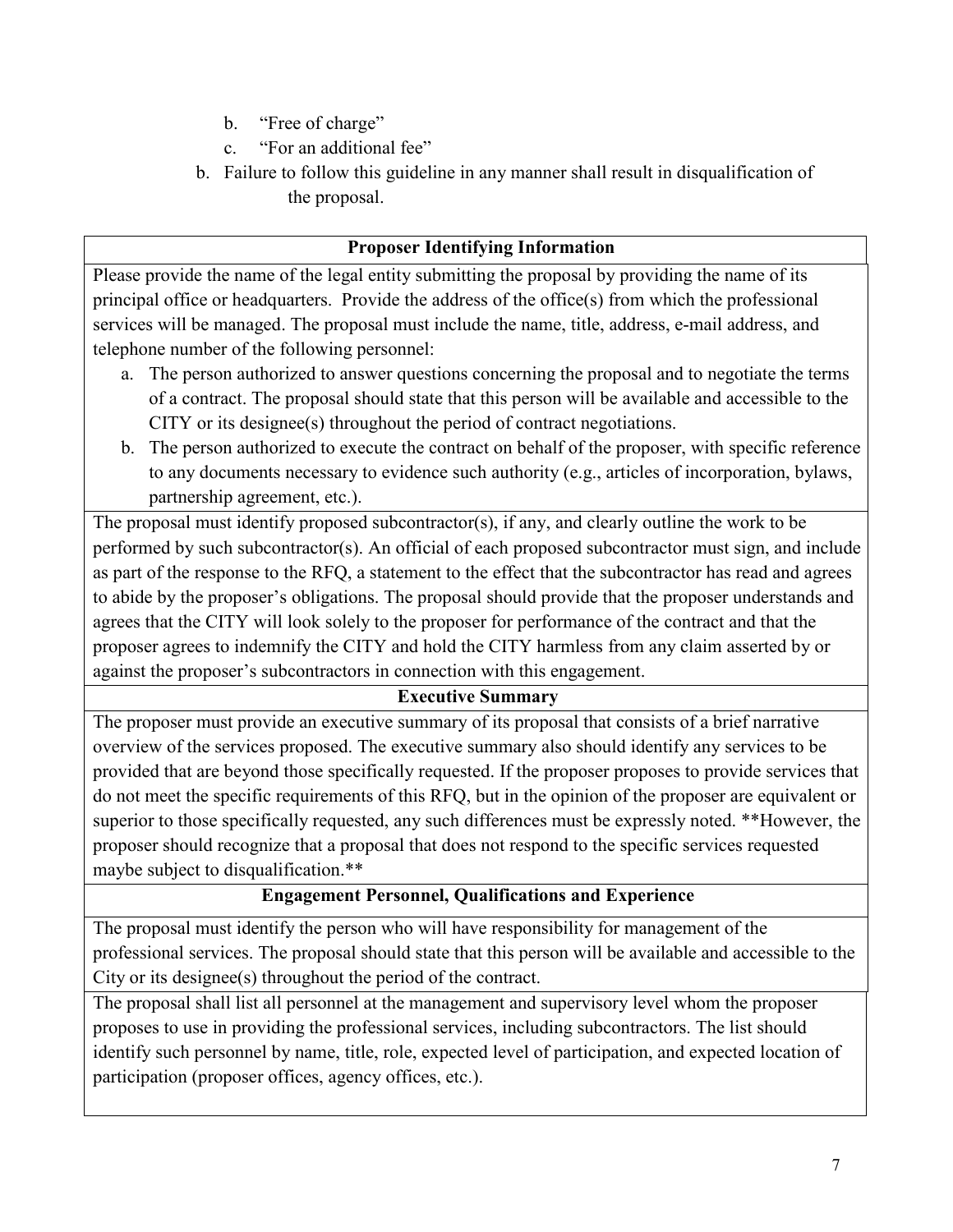The proposal must identify the educational attainments, professional experience, and other qualifications of each of the above-referenced personnel, insofar as those are relevant to the professional services provided by such personnel. Prior experience and projects with work similar to that requested in this RFQ should be separately detailed for each of the personnel. For each, provide the name of the project, location, brief description, and name and phone number of a contact person.

The proposal must describe the competence, capabilities, and objectivity of personnel.

- 1. The actuary who will have responsibility for managing the engagement must: Be a Fellow of the Society of Actuaries and a Member of the American Academy of Actuaries.
- 2. Each supporting actuary must either be a Fellow of the Society of Actuaries or a Member of the American Academy of Actuaries. Any non-actuaries must work under the supervision of the principal actuary to perform actuarial work.

### **Detailed Plan of Work**

The proposal must include a plan of work to perform and complete the specific responsibilities, for deliverables. The plan of work must describe in detail the methodology to be employed by the proposer to perform the requested services. The proposer should describe the level and nature of support needed from the City for successful completion of professional services.

Please provide a timeline for the detailed plan of work.

Please provide key milestones for deliverables.

The proposer should describe the ways in which the proposer intends to coordinate with the City, other state entities, and other state entities' actuaries, to avoid duplication of effort.

- 4.2 Vendor Selection
	- A. The City may elect to conduct interviews with vendors regarding anticipated concepts and the relative utility of alternative methods of approach for furnishing the required services.
	- B. The City shall select, in order of preference, based on the above criteria, the vendor deemed to be the most highly qualified to provide the services required.
	- C. The City shall then negotiate a contract with the retained proposer ultimately selected in accordance with State statutes and City ordinances for the services to be rendered.

# **5. Instructions for Submitting Responses**

5.1 A total of three (3) signed Proposals by a person authorized by the Company to execute contracts shall be provided to the City Clerk's office.

Responses may be mailed or delivered to the following:

Maumelle City Hall

Attn: Tina Timmons, City Clerk/Treasurer

550 Edgewood Drive

Maumelle, Arkansas 72113

- 5.2 Proposals shall be in English.
- 5.3 The City shall have the right, in its sole discretion, to determine what constitutes a